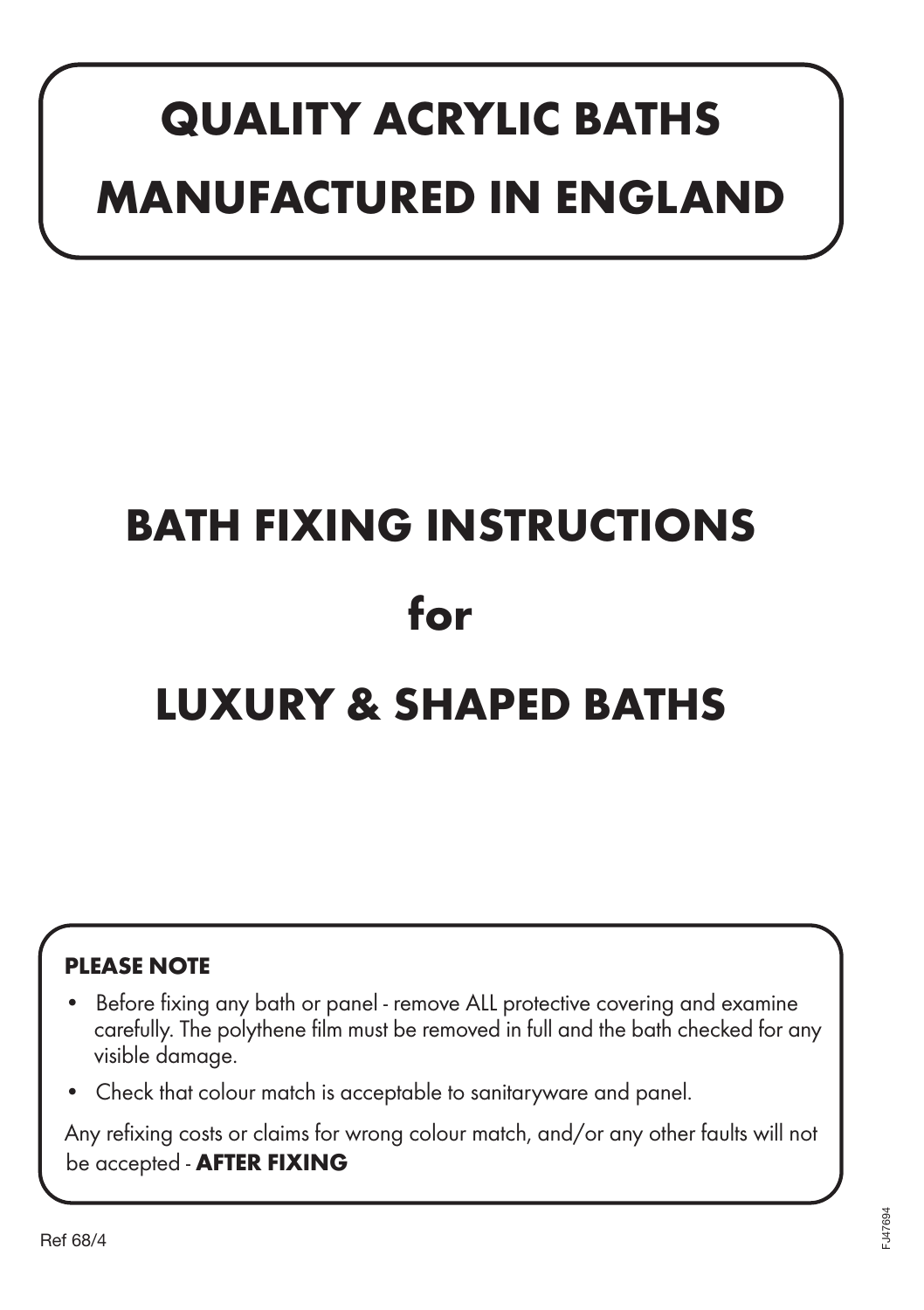#### ATTENTION! REMOVE FILM PRIOR TO FITTING

- Please note prior to fitting your Bath carefully remove all the packaging and film from the bath and examine the bath for damage and suitability of colour match
- Check the panel fit and match prior to installation

**No Claims for the above will be accepted once the bath is fitted**

#### **List of Parts Supplied:**

| Item No. | <b>Quantity</b> | <b>Description</b>                  | <b>Checked</b> |
|----------|-----------------|-------------------------------------|----------------|
|          | $\mathcal{P}$   | 500mm Channels                      |                |
| 2        | $\mathcal{P}$   | 350mm Jack Legs                     |                |
| 3        | 4               | 120mm allthreads                    |                |
| 4        | 2               | <b>Wall Fixing Brackets</b>         |                |
| 5        | 4               | M <sub>12</sub> x 65mm Plastic Foot |                |
| 6        | $\mathfrak{p}$  | M <sub>10</sub> x 200 Metal Feet    |                |
| 7        |                 | M <sub>10</sub> x 90mm Centre Foot  |                |
| 8        | 1               | Centre Foot Bracket                 |                |
| 9        | 4               | M <sub>10</sub> Nuts                |                |
| 10       | 12              | M <sub>12</sub> Nuts                |                |
| 11       | 36              | 16mm Self Tapping Screws            |                |
| 12       | 8               | White Plastic Panel Clips           |                |
| 13       |                 | <b>Fitting Instructions</b>         | YES            |

### Please Note:

- Baths should be set at supplied panel height.
- The 18mm baseboard is encapsulated on all baths listed above (i.e. under the GRP reinforcement).
- Half of the panel clips supplied should be secured (if possible) to the floor.
- Panel Clips are not required on double ended baths.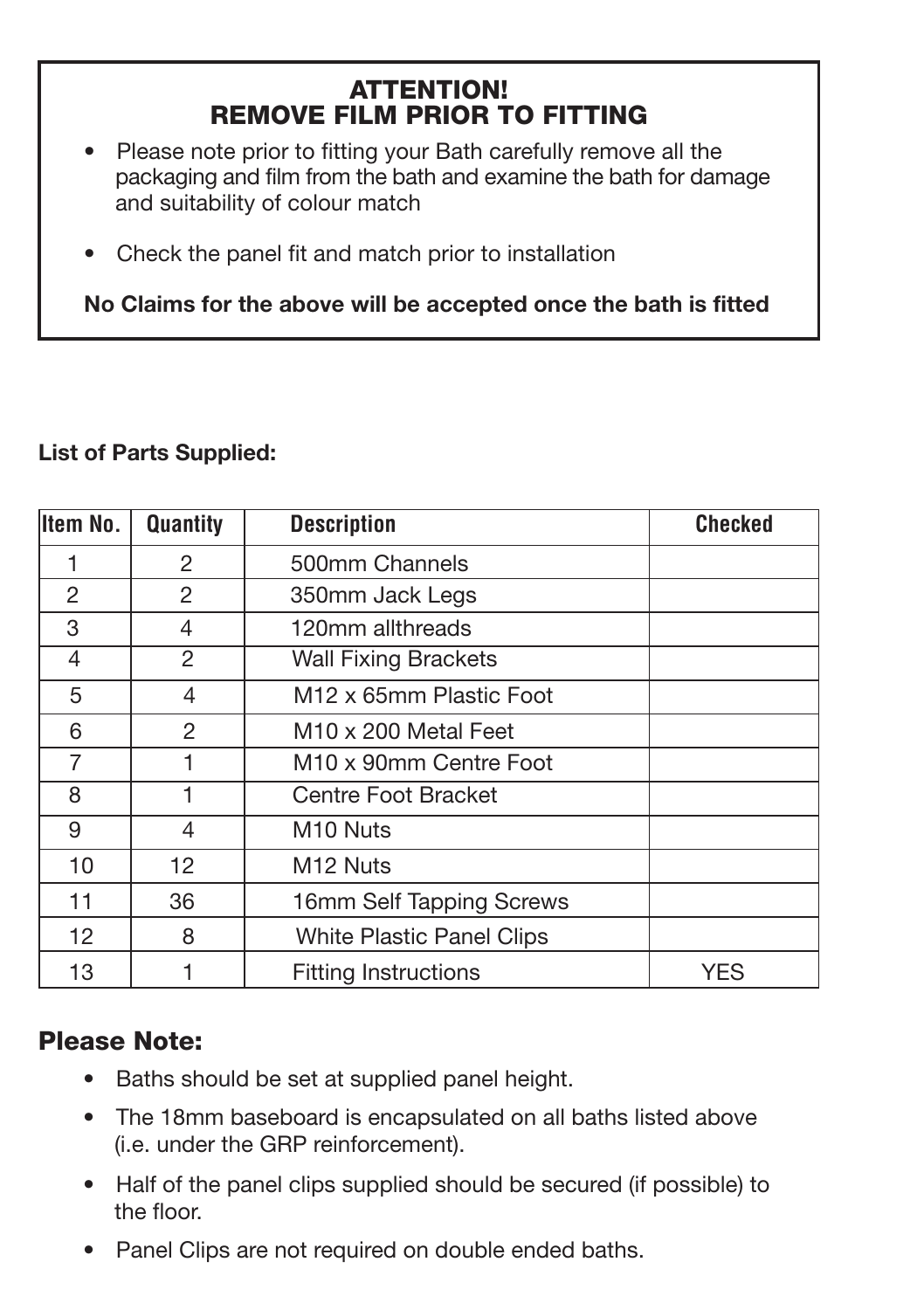